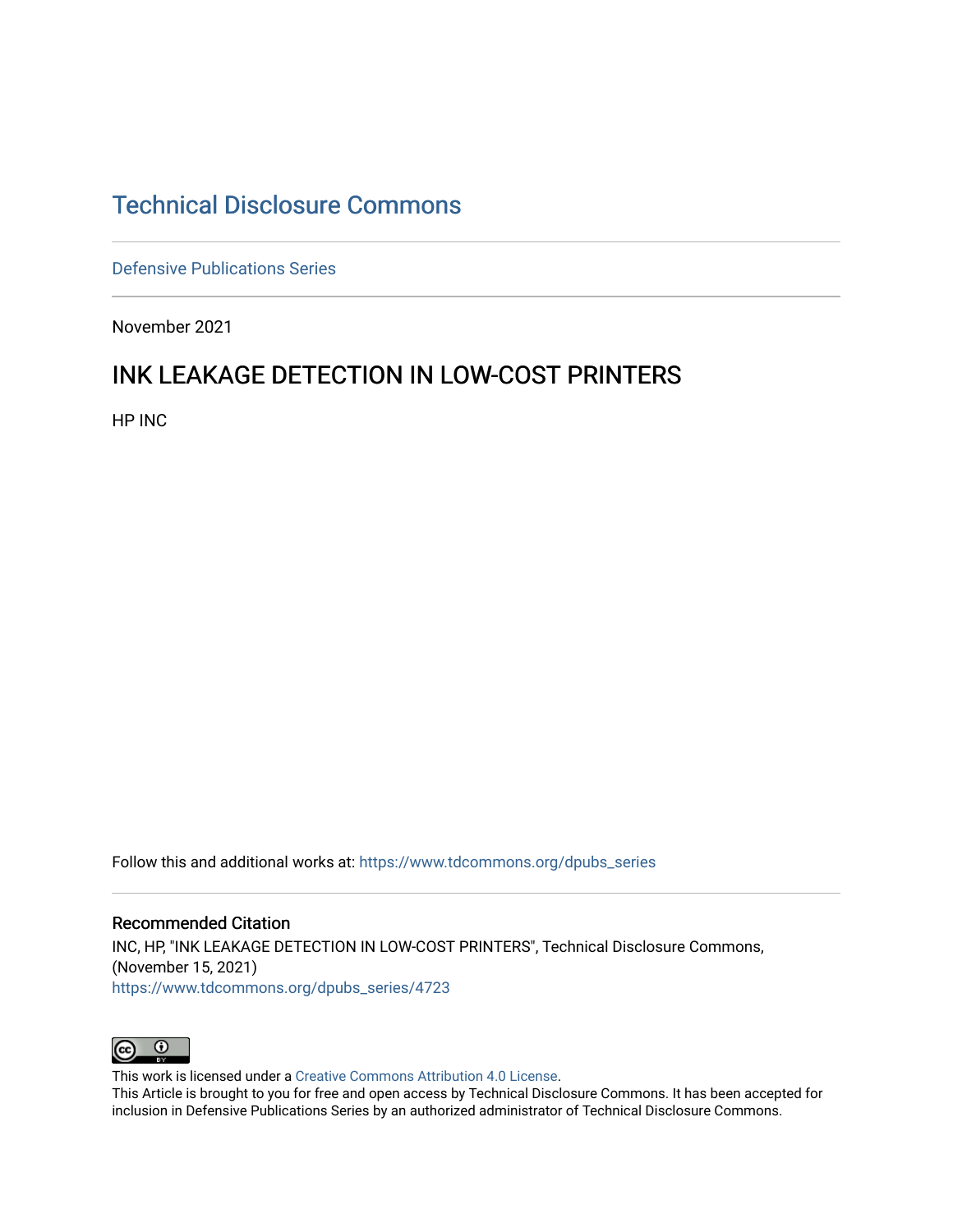## *Ink leakage detection in low‐cost printers*

### *Abstract*

Even though the Ink Delivery System is designed to do not have ink leakages, during the normal operation of the printer it may happen that an ink leakage occurs. For instance, due to a connection that is loosen, a component is broken (e.g., hardware quality part) or a part is not replaced when is required and exceed its life goal.

Typically, Ink Delivery System includes sensors to detect the ink leakage presence on strategic areas. For instance, near the Ink Supply Station, which is the prone area to have ink leakage due to multiple fluidic connections (between tubes, to other component such as pressure sensors, ink pumps, ...), as well as failure on the Ink Delivery System components, such as the ink pump, pressure sensors, … However, this implies a cost increase of the printer to detect a failure mode that it is expected to have a low occurrence, but due to its criticality it must be detected before damaging other components.

In Low‐cost printers, there is a strong request to reduce the total cost of the printer. Thus, searching for alternatives to current solutions reducing the cost. In leakages are expected to have a low occurrence, so having a considerable cost increase for a leakage sensor is not desired.

The invention provides a low-cost solution to detect ink leakages on the Ink Supply Station by redirecting the ink using a transparent tube to a visible area for the customer.

#### *Invention*

The invention allows to detect ink leakage without requiring a leakage sensor, just based on a visual inspection.

The solution proposed consists of using a transparent tube with a close end that redirects the ink collected on the Ink Supply Station trays to a visible point for the customer. The customer can detect that there is an ink leakage (and the line affected) if the transparent tube is filled with ink and take the proper actions.

In the following images you can see a possible printer that might benefit from this invention and the location of the transparent tube:



Figure 1. Large Format Printer with a low‐ cost target and location